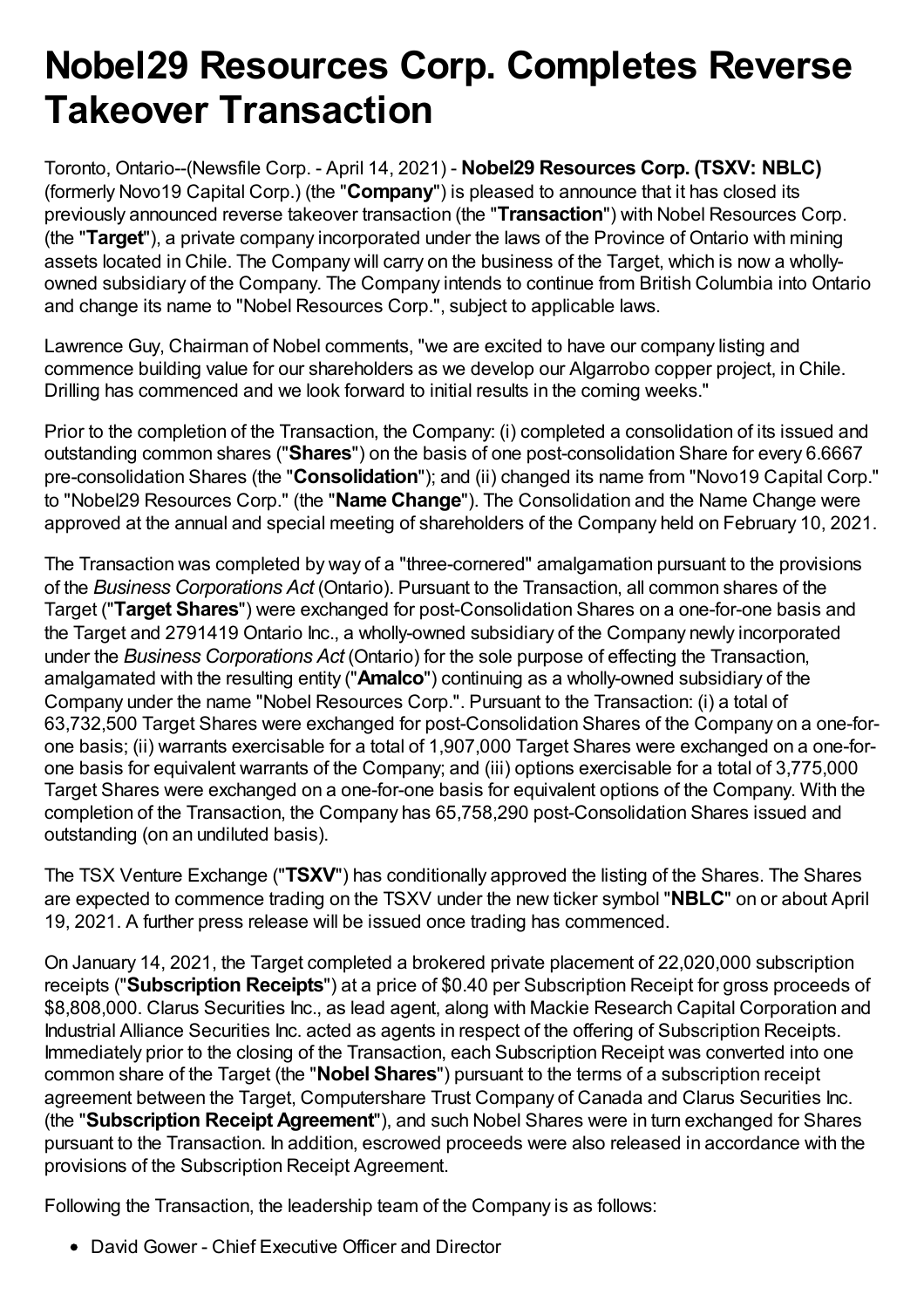- Greg Duras Chief Financial Officer
- Vernon Arsenaeu Chief Operating Officer and Director
- Lawrence Guy Chairman
- Damian Lopez Corporate Secretary
- Jeff Glass Director
- Michael Shuh Director

Additional information in respect of the Company's business and the Transaction will be available in the Company's Form 2B Listing Application which has been filed on SEDAR (www.sedar.com). As described in the Company's Listing Application, certain of the Shares are subject to escrow requirements in accordance with TSXV Policy 5.4 - *Escrow, Vendor Considerations and Resale Restrictions*.

Miller Thomson LLP acted as legal counsel to the Target. Chitiz Pathak LLP acted as legal counsel to the Company. Borden Ladner Gervais LLP acted as legal counsel to the Agents.

## **About the Company**

The Company is a British Columbia corporation with a head office in Toronto, Ontario. The Company, through its option agreement (the "**Option Agreement**"), holds interests in the Algarrobo IOCG Copper Project (the "**Project**"), located in the coastal IOCG (Iron, Oxide, Copper, Gold) belt in northern Chile, approximately 25 km from the port of Caldera on the Pacific Ocean. Pursuant to the Option Agreement, Nobel can exercise its option and acquire a 100% ownership interest in the Project.

The following table contains select consolidated financial information regarding the Target:

|                                           | Period from August 20, 2020<br>(Formation) to January 31, 2021<br>(\$) |
|-------------------------------------------|------------------------------------------------------------------------|
| Total assets                              | 10,304,442                                                             |
| <b>Total liabilities</b>                  | 9,318,361                                                              |
| Shareholder's equity                      | 986,081                                                                |
| Total income (loss)                       | (1,731,308)                                                            |
| Net and comprehensive income (loss)       | (1,731,308)                                                            |
| Basic and diluted income (loss) per share | (0.06)                                                                 |

## **About the Algarrobo Project**

The Project is located approximately 850 km north of Santiago, in Region III, Province of Chanaral, Chile. The Algarrobo Project is located in the southern Atacama Desert, with the city of Copiapo located approximately 43 km to the southeast and the port at Caldera 25 km to the east.

The Property consists of 53 "Angela", 2 "Angelita" and 24 "Roble" tenures, comprising a total of 6,710 ha (16,581 acres).

The Algarrobo Project hosts high grade copper mineralization with exploration and development potential for significant expansion that is consistent with an Iron oxide-copper-gold deposit (IOCG) along the western margin of both the Chilean Iron Belt and the Atacama Fault Zone. The Cerro Negro Norte iron deposit, having and similar structural setting and possible associated IOCG-style mineralization, is located approximately 15 km east of the Algarrobo Project. Manto Verde (120 million tonnes grading 0.73% Cu (Marschik et al 2011), approximately 30 km north) and the Punta del Cobre (>120 Mt grading 1.5% Cu, 0.2 to 0.6 g/t Au, and 2 to 8 g/t Ag (van Angeren 2005)) - Candelaria (Lundin) (366 Mt grading 1.08 % Cu, 0.26 g/T Au, and 5g/T Ag (Raab 2010)) belt (approximately 60 km south) are examples of IOCG deposits similarly located in the belt and are considered to be possible analogues for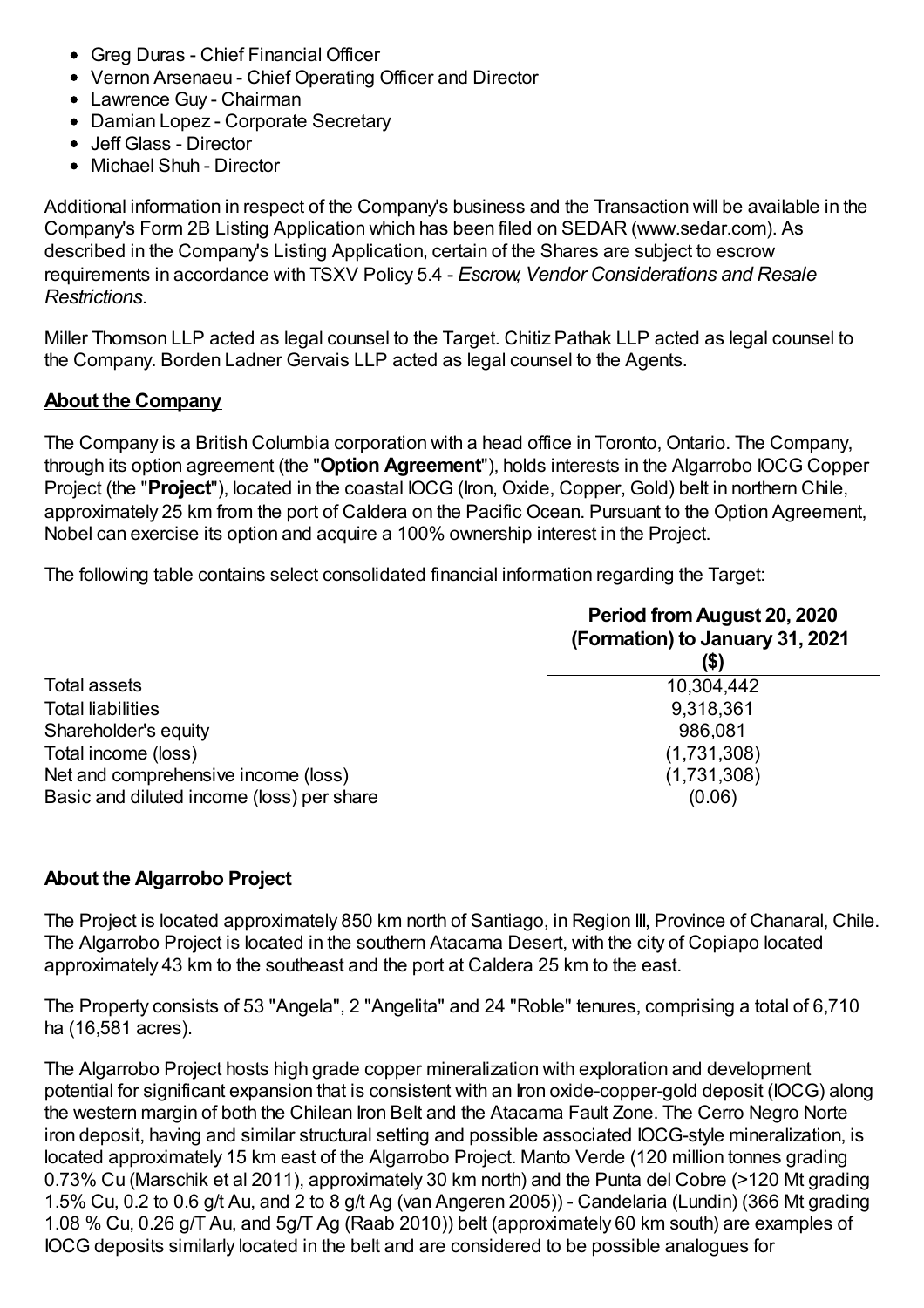mineralization and economic potential for the Algarrobo Project.

From the 1920's until 1997, sporadic manual production on a limited basis was undertaken by local miners on extensions of the veins previously mined at the Algarrobo Project. Mining operations to date on the Algarrobo Project, and immediately area, resulted in approximately 35 mines, ranging from near surface workings to more extensive operations extending several hundred metres below surface. The Algarrobo Project has only been exploited to very shallow depths.

Within the old mines on adjacent properties to the Algarrobo Project, copper, as copper oxides, were mined to an approximate depth of 120 meters, with copper sulfide ores mined below to greater depth (i.e. 450 meters in the Viuda Mine). The mineralized trends are very well defined by abundant workings, both historical and those arising from more recent work, ranging from shallow pits and workings to mine development extending to depths up to 450 m below surface. Taken together, these workings delineate three major structures and a vast number of minor veins, having clearly evident surface extent of at least 1.3 km, with an interpreted potential surface extent of at least 4 km. In addition to the Major Veins, a number of subordinate, subsidiary and/or undeveloped veins are present between the Major Veins, defining the "Main Mineralized Trend". Veins on which the more significant workings have been developed are described as ranging between 1.2 and 3.5 metres at, or near, surface, and thickening with increasing depth up to 5 metres.

Analyses of select grab samples from the recently developed drifts, False Estaca and Descubridora, document "Direct Smelting Ore" grades of representative grab samples of Brochantite-bearing, high grade "Direct Smelting Ore" from Acme Analytical Laboratories S.A. in Copiapo confirm grades in excess of 30% copper. Independent analysis of a representative grab sample of Brochantite (Cu4SO4(OH)6), submitted to Acme lab in Santiago, returned an analysis of 34.27% Cu and 36 g/t Ag.

Additional information in respect of the Algarrobo Project can be found the Company's technical report prepared by Richard T. Walker, M.Sc., P. Geo. and Enrique Grez Armanet, B.Sc., P. Geo. titled "NI 43- 101 Technical Report Algarrobo Property IIIRegion, Chile at 27° 02' 34' E Latitude, 70° 33' 52' Longitude" with an effective date of February 28, 2021, which has been filed on SEDAR (www.sedar.com)

### **Qualified Person**

The scientific and technical information in this news release has been reviewed and approved by Richard T. Walker, M.Sc., P. Geo. and Enrique Grez Armanet, B.Sc., P. Geo., Qualified Persons as defined by National Instrument 43-101 of the Canadian Securities Administrators.

#### **\*\*\***

**The TSXV has in no way passed upon the merits of the Transaction and has neither approved nor disapproved the contents of this news release. Neither the TSXV nor its Regulation Service Provider (as defined in the policies of the TSXV) accepts responsibility for the adequacy or accuracy of this news release.**

This news release shall not constitute an offer to sell or the solicitation of an offer to buy any **securities in any jurisdiction. Any securities referred to herein have not been, nor will they be, registered under the United States Securities Act of 1933, as amended, and may not be offered or sold in the United States or to a U.S. Person absent registration or an applicable exemption fromthe registration requirements of the United States Securities Act of 1933, as amended, and applicable state securities laws.**

## **FOR FURTHER INFORMATION PLEASE CONTACT:**

**David Gower** Nobel29 Resources Corp.